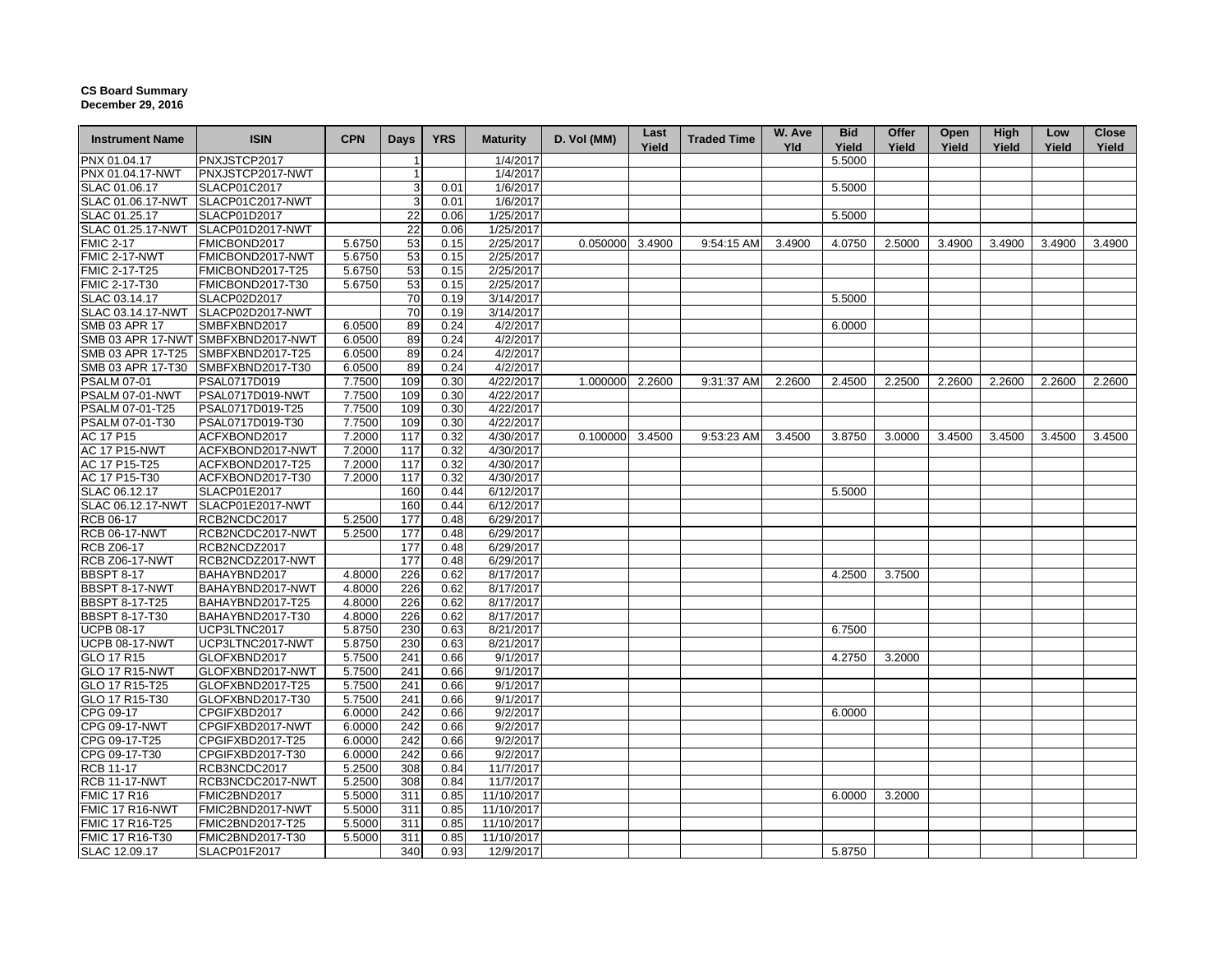| <b>Instrument Name</b>           | <b>ISIN</b>                          | <b>CPN</b> | <b>Days</b> | <b>YRS</b> | <b>Maturity</b> | D. Vol (MM) | Last<br>Yield | <b>Traded Time</b> | W. Ave<br><b>Yld</b> | <b>Bid</b><br>Yield | Offer<br>Yield | Open<br>Yield | <b>High</b><br>Yield | Low<br>Yield | <b>Close</b><br>Yield |
|----------------------------------|--------------------------------------|------------|-------------|------------|-----------------|-------------|---------------|--------------------|----------------------|---------------------|----------------|---------------|----------------------|--------------|-----------------------|
| SLAC 12.09.17-NWT                | SLACP01F2017-NWT                     |            | 340         | 0.93       | 12/9/2017       |             |               |                    |                      |                     |                |               |                      |              |                       |
| <b>SLI 18 R17</b>                | SLIFXBND2018                         | 6.7284     | 718         | 1.97       | 12/22/2018      |             |               |                    |                      | 6.7500              |                |               |                      |              |                       |
| SLI 18 R17-NWT                   | SLIFXBND2018-NWT                     | 6.7284     | 718         | 1.97       | 12/22/2018      |             |               |                    |                      |                     |                |               |                      |              |                       |
| SLI 18 R17-T25                   | SLIFXBND2018-T25                     | 6.7284     | 718         | 1.97       | 12/22/2018      |             |               |                    |                      |                     |                |               |                      |              |                       |
| SLI 18 R17-T30                   | SLIFXBND2018-T30                     | 6.7284     | 718         | 1.97       | 12/22/2018      |             |               |                    |                      |                     |                |               |                      |              |                       |
| <b>SMB 19 R17</b>                | SMB2FXBD2019                         | 5.9300     | 819         | 2.24       | 4/2/2019        |             |               |                    |                      | 4.4500              | 3.4000         |               |                      |              |                       |
| <b>SMB 19 R17-NWT</b>            | SMB2FXBD2019-NWT                     | 5.9300     | 819         | 2.24       | 4/2/2019        |             |               |                    |                      |                     |                |               |                      |              |                       |
| SMB 19 R17-T25                   | SMB2FXBD2019-T25                     | 5.9300     | 819         | 2.24       | 4/2/2019        |             |               |                    |                      |                     |                |               |                      |              |                       |
| SMB 19 R17-T30                   | SMB2FXBD2019-T30                     | 5.9300     | 819         | 2.24       | 4/2/2019        |             |               |                    |                      |                     |                |               |                      |              |                       |
| SMB 04-19                        | SMBFXBND2019                         | 10.5000    | 820         | 2.25       | 4/3/2019        |             |               |                    |                      | 6.2500              | 3.4000         |               |                      |              |                       |
| SMB 04-19-NWT                    | SMBFXBND2019-NWT                     | 10.5000    | 820         | 2.25       | 4/3/2019        |             |               |                    |                      |                     |                |               |                      |              |                       |
| SMB 04-19-T25                    | SMBFXBND2019-T25                     | 10.5000    | 820         | 2.25       | 4/3/2019        |             |               |                    |                      |                     |                |               |                      |              |                       |
| SMB 04-19-T30                    | SMBFXBND2019-T30                     | 10.5000    | 820         | 2.25       | 4/3/2019        |             |               |                    |                      |                     |                |               |                      |              |                       |
| ALI 19 R17                       | ALIFXBND2019                         | 5.6250     | 844         | 2.31       | 4/27/2019       |             |               |                    |                      | 4.9500              |                |               |                      |              |                       |
|                                  |                                      | 5.6250     |             |            | 4/27/2019       |             |               |                    |                      |                     | 3.5000         |               |                      |              |                       |
| ALI 19 R17-NWT<br>ALI 19 R17-T25 | ALIFXBND2019-NWT<br>ALIFXBND2019-T25 |            | 844<br>844  | 2.31       | 4/27/2019       |             |               |                    |                      |                     |                |               |                      |              |                       |
|                                  |                                      | 5.6250     |             | 2.31       |                 |             |               |                    |                      |                     |                |               |                      |              |                       |
| ALI 19 R17-T30                   | ALIFXBND2019-T30                     | 5.6250     | 844         | 2.31       | 4/27/2019       |             |               |                    |                      |                     |                |               |                      |              |                       |
| GLO 19 R17                       | GLOFXBND2019                         | 6.0000     | 879         | 2.41       | 6/1/2019        |             |               |                    |                      | 4.7500              |                |               |                      |              |                       |
| GLO 19 R17-NWT                   | GLOFXBND2019-NWT                     | 6.0000     | 879         | 2.41       | 6/1/2019        |             |               |                    |                      |                     |                |               |                      |              |                       |
| GLO 19 R17-T25                   | GLOFXBND2019-T25                     | 6.0000     | 879         | 2.41       | 6/1/2019        |             |               |                    |                      |                     |                |               |                      |              |                       |
| GLO 19 R17-T30                   | GLOFXBND2019-T30                     | 6.0000     | 879         | 2.41       | 6/1/2019        |             |               |                    |                      |                     |                |               |                      |              |                       |
| <b>FLI 19 R17</b>                | FLIFXBND2019                         | 6.2731     | 886         | 2.43       | 6/8/2019        |             |               |                    |                      | 5.0000              | 3.5000         |               |                      |              |                       |
| <b>FLI 19 R17-NWT</b>            | FLIFXBND2019-NWT                     | 6.2731     | 886         | 2.43       | 6/8/2019        |             |               |                    |                      |                     |                |               |                      |              |                       |
| FLI 19 R17-T25                   | FLIFXBND2019-T25                     | 6.2731     | 886         | 2.43       | 6/8/2019        |             |               |                    |                      |                     |                |               |                      |              |                       |
| FLI 19 R17-T30                   | FLIFXBND2019-T30                     | 6.2731     | 886         | 2.43       | 6/8/2019        |             |               |                    |                      |                     |                |               |                      |              |                       |
| SM 19 R17                        | SMICFXBD2019                         | 6.0000     | 924         | 2.53       | 7/16/2019       |             |               |                    |                      | 4.9000              | 3.5000         |               |                      |              |                       |
| <b>SM 19 R17-NWT</b>             | SMICFXBD2019-NWT                     | 6.0000     | 924         | 2.53       | 7/16/2019       |             |               |                    |                      |                     |                |               |                      |              |                       |
| SM 19 R17-T25                    | SMICFXBD2019-T25                     | 6.0000     | 924         | 2.53       | 7/16/2019       |             |               |                    |                      |                     |                |               |                      |              |                       |
| SM 19 R17-T30                    | SMICFXBD2019-T30                     | 6.0000     | 924         | 2.53       | 7/16/2019       |             |               |                    |                      |                     |                |               |                      |              |                       |
| <b>FMIC 19 R17</b>               | FMICBOND2019                         | 5.7500     | 949         | 2.60       | 8/10/2019       |             |               |                    |                      | 6.2500              |                |               |                      |              |                       |
| FMIC 19 R17-NWT                  | FMICBOND2019-NWT                     | 5.7500     | 949         | 2.60       | 8/10/2019       |             |               |                    |                      |                     |                |               |                      |              |                       |
| FMIC 19 R17-T25                  | FMICBOND2019-T25                     | 5.7500     | 949         | 2.60       | 8/10/2019       |             |               |                    |                      |                     |                |               |                      |              |                       |
| FMIC 19 R17-T30                  | FMICBOND2019-T30                     | 5.7500     | 949         | 2.60       | 8/10/2019       |             |               |                    |                      |                     |                |               |                      |              |                       |
| JGS 08-19                        | JGSFXBND2019                         | 5.2317     | 966         | 2.64       | 8/27/2019       |             |               |                    |                      | 4.8750              | 3.5000         |               |                      |              |                       |
| <b>JGS 08-19-NWT</b>             | JGSFXBND2019-NWT                     | 5.2317     | 966         | 2.64       | 8/27/2019       |             |               |                    |                      |                     |                |               |                      |              |                       |
| JGS 08-19-T25                    | JGSFXBND2019-T25                     | 5.2317     | 966         | 2.64       | 8/27/2019       |             |               |                    |                      |                     |                |               |                      |              |                       |
| JGS 08-19-T30                    | JGSFXBND2019-T30                     | 5.2317     | 966         | 2.64       | 8/27/2019       |             |               |                    |                      |                     |                |               |                      |              |                       |
| <b>ALI HS 10-19</b>              | ALIHSBND2019                         | 3.0000     | 1019        | 2.79       | 10/19/2019      |             |               |                    |                      |                     |                |               |                      |              |                       |
| <b>GTCAP 11-19</b>               | GTCFXBND2019                         | 4.7106     | 1038        | 2.84       | 11/7/2019       |             |               |                    |                      | 5.0000              |                |               |                      |              |                       |
| GTCAP 11-19-NWT                  | GTCFXBND2019-NWT                     | 4.7106     | 1038        | 2.84       | 11/7/2019       |             |               |                    |                      |                     |                |               |                      |              |                       |
| GTCAP 11-19-T25                  | GTCFXBND2019-T25                     | 4.7106     | 1038        | 2.84       | 11/7/2019       |             |               |                    |                      |                     |                |               |                      |              |                       |
| GTCAP 11-19-T30                  | GTCFXBND2019-T30                     | 4.7106     | 1038        | 2.84       | 11/7/2019       |             |               |                    |                      |                     |                |               |                      |              |                       |
| <b>VLL 19 R17</b>                | VLLFXBND2019                         | 5.6542     | 1040        | 2.85       | 11/9/2019       | 1.000000    | 5.7500        | 10:31:33 AM        | 5.7500               | 5.8750              |                | 5.7500        | 5.7500               | 5.7500       | 5.7500                |
| VLL 19 R17-NWT                   | VLLFXBND2019-NWT                     | 5.6542     | 1040        | 2.85       | 11/9/2019       |             |               |                    |                      |                     |                |               |                      |              |                       |
| <b>VLL 19 R17-T25</b>            | VLLFXBND2019-T25                     |            | 1040        |            | 11/9/2019       |             |               |                    |                      |                     |                |               |                      |              |                       |
|                                  |                                      | 5.6542     | 1040        | 2.85       |                 |             |               |                    |                      |                     |                |               |                      |              |                       |
| VLL 19 R17-T30                   | VLLFXBND2019-T30                     | 5.6542     |             | 2.85       | 11/9/2019       |             |               |                    |                      |                     |                |               |                      |              |                       |
| <b>GTCAP 20 R17</b>              | GTCFXBND2020                         | 4.8371     | 1150        | 3.15       | 2/27/2020       |             |               |                    |                      | 5.1000              | 3.6000         |               |                      |              |                       |
| GTCAP 20 R17-NWT                 | GTCFXBND2020-NWT                     | 4.8371     | 1150        | 3.15       | 2/27/2020       |             |               |                    |                      |                     |                |               |                      |              |                       |
| GTCAP 20 R17-T25                 | GTCFXBND2020-T25                     | 4.8371     | 1150        | 3.15       | 2/27/2020       |             |               |                    |                      |                     |                |               |                      |              |                       |
| GTCAP 20 R17-T30                 | GTCFXBND2020-T30                     | 4.8371     | 1150        | 3.15       | 2/27/2020       |             |               |                    |                      |                     |                |               |                      |              |                       |
| <b>SMPH 03-20</b>                | SMPHFXBD2020                         | 5.1000     | 1153        | 3.16       | 3/1/2020        |             |               |                    |                      | 3.8500              |                |               |                      |              |                       |
| <b>SMPH 03-20-NWT</b>            | SMPHFXBD2020-NWT                     | 5.1000     | 1153        | 3.16       | 3/1/2020        |             |               |                    |                      |                     |                |               |                      |              |                       |
| SMPH 03-20-T25                   | SMPHFXBD2020-T25                     | 5.1000     | 1153        | 3.16       | 3/1/2020        |             |               |                    |                      |                     |                |               |                      |              |                       |
| SMPH 03-20-T30                   | SMPHFXBD2020-T30                     | 5.1000     | 1153        | 3.16       | 3/1/2020        |             |               |                    |                      |                     |                |               |                      |              |                       |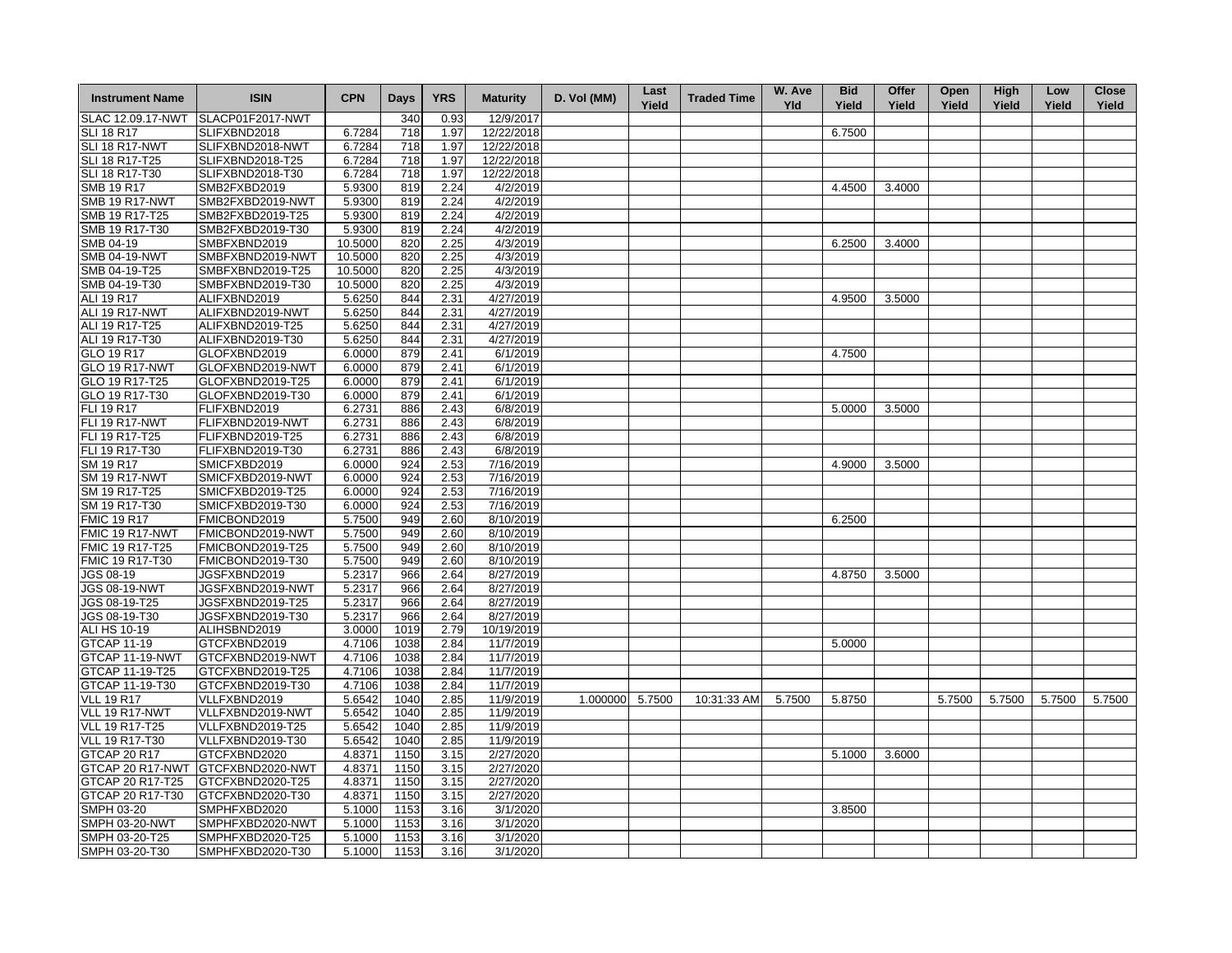| <b>Instrument Name</b> | <b>ISIN</b>      | <b>CPN</b> | <b>Days</b> | <b>YRS</b> | <b>Maturity</b> | D. Vol (MM)     | Last<br>Yield | <b>Traded Time</b> | W. Ave<br><b>Yld</b> | <b>Bid</b><br>Yield | Offer<br>Yield | Open<br>Yield | <b>High</b><br>Yield | Low<br>Yield | <b>Close</b><br>Yield |
|------------------------|------------------|------------|-------------|------------|-----------------|-----------------|---------------|--------------------|----------------------|---------------------|----------------|---------------|----------------------|--------------|-----------------------|
| CPG 20 R18             | CPGIFXBD2020     | 6.6878     | 1154        | 3.16       | 3/2/2020        |                 |               |                    |                      | 6.7500              |                |               |                      |              |                       |
| CPG 20 R18-NWT         | CPGIFXBD2020-NWT | 6.6878     | 1154        | 3.16       | 3/2/2020        |                 |               |                    |                      |                     |                |               |                      |              |                       |
| CPG 20 R18-T25         | CPGIFXBD2020-T25 | 6.6878     | 1154        | 3.16       | 3/2/2020        |                 |               |                    |                      |                     |                |               |                      |              |                       |
| CPG 20 R18-T30         | CPGIFXBD2020-T30 | 6.6878     | 1154        | 3.16       | 3/2/2020        |                 |               |                    |                      |                     |                |               |                      |              |                       |
| MBT 04-20              | MBTLTNCD2020     | 4.0000     | 1207        | 3.30       | 4/24/2020       |                 |               |                    |                      |                     |                |               |                      |              |                       |
| EDC 20 R18             | EDCFXBND2020     | 4.1583     | 1216        | 3.33       | 5/3/2020        |                 |               |                    |                      | 5.5000              | 3.6000         |               |                      |              |                       |
| EDC 20 R18-NWT         | EDCFXBND2020-NWT | 4.1583     | 1216        | 3.33       | 5/3/2020        |                 |               |                    |                      |                     |                |               |                      |              |                       |
| EDC 20 R18-T25         | EDCFXBND2020-T25 | 4.1583     | 1216        | 3.33       | 5/3/2020        |                 |               |                    |                      |                     |                |               |                      |              |                       |
| EDC 20 R18-T30         | EDCFXBND2020-T30 | 4.1583     | 1216        | 3.33       | 5/3/2020        |                 |               |                    |                      |                     |                |               |                      |              |                       |
| <b>PNB 06-20</b>       | PNBLTNCD2020     | 4.1250     | 1256        | 3.44       | 6/12/2020       |                 |               |                    |                      |                     |                |               |                      |              |                       |
| RCB 06-20              | RCBLTNCD2020     | 4.1250     | 1263        | 3.46       | 6/19/2020       |                 |               |                    |                      |                     |                |               |                      |              |                       |
| GLO 20 R18             | GLOFXBND2020     | 4.8875     | 1291        | 3.53       | 7/17/2020       |                 |               |                    |                      | 4.7500              | 3.6000         |               |                      |              |                       |
| <b>GLO 20 R18-NWT</b>  | GLOFXBND2020-NWT | 4.8875     | 1291        | 3.53       | 7/17/2020       |                 |               |                    |                      |                     |                |               |                      |              |                       |
| GLO 20 R18-T25         | GLOFXBND2020-T25 | 4.8875     | 1291        | 3.53       | 7/17/2020       |                 |               |                    |                      |                     |                |               |                      |              |                       |
| GLO 20 R18-T30         | GLOFXBND2020-T30 | 4.8875     | 1291        | 3.53       | 7/17/2020       |                 |               |                    |                      |                     |                |               |                      |              |                       |
| <b>SLTC 20 R18</b>     | SLTCFXBD2020     | 4.9925     | 1327        | 3.63       | 8/22/2020       |                 |               |                    |                      | 5.8750              |                |               |                      |              |                       |
| SLTC 20 R18-NWT        | SLTCFXBD2020-NWT | 4.9925     | 1327        | 3.63       | 8/22/2020       |                 |               |                    |                      |                     |                |               |                      |              |                       |
| SLTC 20 R18-T25        | SLTCFXBD2020-T25 | 4.9925     | 1327        | 3.63       | 8/22/2020       |                 |               |                    |                      |                     |                |               |                      |              |                       |
| SLTC 20 R18-T30        | SLTCFXBD2020-T30 | 4.9925     | 1327        | 3.63       | 8/22/2020       |                 |               |                    |                      |                     |                |               |                      |              |                       |
| <b>BDO 10-20</b>       | BDO2LTNC2020     | 3.7500     | 1372        | 3.76       | 10/6/2020       |                 |               |                    |                      | 5.0000              |                |               |                      |              |                       |
| ALI 20 R19             | ALIFXBND2020     | 4.6250     | 1376        | 3.77       | 10/10/2020      |                 |               |                    |                      |                     | 3.6000         |               |                      |              |                       |
|                        |                  |            |             |            |                 |                 |               |                    |                      | 5.0500              |                |               |                      |              |                       |
| ALI 20 R19-NWT         | ALIFXBND2020-NWT | 4.6250     | 1376        | 3.77       | 10/10/2020      |                 |               |                    |                      |                     |                |               |                      |              |                       |
| ALI 20 R19-T25         | ALIFXBND2020-T25 | 4.6250     | 1376        | 3.77       | 10/10/2020      |                 |               |                    |                      |                     |                |               |                      |              |                       |
| ALI 20 R19-T30         | ALIFXBND2020-T30 | 4.6250     | 1376        | 3.77       | 10/10/2020      |                 |               |                    |                      |                     |                |               |                      |              |                       |
| <b>HOUSE 10-20</b>     | HOUSEFBD2020     | 6.2080     | 1382        | 3.78       | 10/16/2020      |                 |               |                    |                      | 5.3000              | 5.0000         |               |                      |              |                       |
| HOUSE 10-20-NWT        | HOUSEFBD2020-NWT | 6.2080     | 1382        | 3.78       | 10/16/2020      |                 |               |                    |                      |                     |                |               |                      |              |                       |
| <b>HOUSE 10-20-T25</b> | HOUSEFBD2020-T25 | 6.2080     | 1382        | 3.78       | 10/16/2020      |                 |               |                    |                      |                     |                |               |                      |              |                       |
| HOUSE 10-20-T30        | HOUSEFBD2020-T30 | 6.2080     | 1382        | 3.78       | 10/16/2020      |                 |               |                    |                      |                     |                |               |                      |              |                       |
| AEV 11-20              | AEV2FXBD2020     | 4.4722     | 1403        | 3.84       | 11/6/2020       |                 |               |                    |                      | 5.0000              | 3.7000         |               |                      |              |                       |
| <b>AEV 11-20-NWT</b>   | AEV2FXBD2020-NWT | 4.4722     | 1403        | 3.84       | 11/6/2020       |                 |               |                    |                      |                     |                |               |                      |              |                       |
| AEV 11-20-T25          | AEV2FXBD2020-T25 | 4.4722     | 1403        | 3.84       | 11/6/2020       |                 |               |                    |                      |                     |                |               |                      |              |                       |
| AEV 11-20-T30          | AEV2FXBD2020-T30 | 4.4722     | 1403        | 3.84       | 11/6/2020       |                 |               |                    |                      |                     |                |               |                      |              |                       |
| FLI 20 R19             | FLIFXBND2020     | 4.8562     | 1405        | 3.85       | 11/8/2020       |                 |               |                    |                      | 5.0000              | 3.7000         |               |                      |              |                       |
| <b>FLI 20 R19-NWT</b>  | FLIFXBND2020-NWT | 4.8562     | 1405        | 3.85       | 11/8/2020       |                 |               |                    |                      |                     |                |               |                      |              |                       |
| FLI 20 R19-T25         | FLIFXBND2020-T25 | 4.8562     | 1405        | 3.85       | 11/8/2020       |                 |               |                    |                      |                     |                |               |                      |              |                       |
| FLI 20 R19-T30         | FLIFXBND2020-T30 | 4.8562     | 1405        | 3.85       | 11/8/2020       |                 |               |                    |                      |                     |                |               |                      |              |                       |
| <b>AEV 20 R19</b>      | AEVFXBND2020     | 4.4125     | 1418        | 3.88       | 11/21/2020      |                 |               |                    |                      | 5.2500              | 3.7000         |               |                      |              |                       |
| AEV 20 R19-NWT         | AEVFXBND2020-NWT | 4.4125     | 1418        | 3.88       | 11/21/2020      |                 |               |                    |                      |                     |                |               |                      |              |                       |
| AEV 20 R19-T25         | AEVFXBND2020-T25 | 4.4125     | 1418        | 3.88       | 11/21/2020      |                 |               |                    |                      |                     |                |               |                      |              |                       |
| AEV 20 R19-T30         | AEVFXBND2020-T30 | 4.4125     | 1418        | 3.88       | 11/21/2020      |                 |               |                    |                      |                     |                |               |                      |              |                       |
| <b>MER 20 P19</b>      | MERFXBND2020     | 4.3750     | 1439        | 3.94       | 12/12/2020      |                 |               |                    |                      | 4.9250              |                |               |                      |              |                       |
| <b>MER 20 P19-NWT</b>  | MERFXBND2020-NWT | 4.3750     | 1439        | 3.94       | 12/12/2020      |                 |               |                    |                      |                     |                |               |                      |              |                       |
| MER 20 P19-T25         | MERFXBND2020-T25 | 4.3750     | 1439        | 3.94       | 12/12/2020      |                 |               |                    |                      |                     |                |               |                      |              |                       |
| MER 20 P19-T30         | MERFXBND2020-T30 | 4.3750     | 1439        | 3.94       | 12/12/2020      |                 |               |                    |                      |                     |                |               |                      |              |                       |
| TEL 21 R19             | TELFXBND2021     | 5.2250     | 1495        | 4.09       | 2/6/2021        | 8.000000 4.0500 |               | 3:55:13 PM         | 4.0500               | 4.2500              |                | 4.0500        | 4.0500               | 4.0500       | 4.0500                |
| <b>TEL 21 R19-NWT</b>  | TELFXBND2021-NWT | 5.2250     | 1495        | 4.09       | 2/6/2021        |                 |               |                    |                      |                     |                |               |                      |              |                       |
| TEL 21 R19-T25         | TELFXBND2021-T25 | 5.2250     | 1495        | 4.09       | 2/6/2021        |                 |               |                    |                      |                     |                |               |                      |              |                       |
| TEL 21 R19-T30         | TELFXBND2021-T30 | 5.2250     | 1495        | 4.09       | 2/6/2021        |                 |               |                    |                      |                     |                |               |                      |              |                       |
| ABS 21 R19             | ABSFXBND2021     | 5.3350     | 1499        | 4.10       | 2/10/2021       |                 |               |                    |                      | 5.7500              | 4.0000         |               |                      |              |                       |
| <b>ABS 21 R19-NWT</b>  | ABSFXBND2021-NWT | 5.3350     | 1499        | 4.10       | 2/10/2021       |                 |               |                    |                      |                     |                |               |                      |              |                       |
| ABS 21 R19-T25         | ABSFXBND2021-T25 | 5.3350     | 1499        | 4.10       | 2/10/2021       |                 |               |                    |                      |                     |                |               |                      |              |                       |
| ABS 21 R19-T30         | ABSFXBND2021-T30 | 5.3350     | 1499        | 4.10       | 2/10/2021       |                 |               |                    |                      |                     |                |               |                      |              |                       |
| <b>ROCK 21 R19</b>     | ROCKFXBD2021     | 5.0932     | 1504        | 4.12       | 2/15/2021       | 5.525500 4.1500 |               | 3:55:35 PM         | 4.1500               | 4.3750              | 4.0000         | 4.1500        | 4.1500               | 4.1500       | 4.1500                |
| ROCK 21 R19-NWT        | ROCKFXBD2021-NWT | 5.0932     | 1504        | 4.12       | 2/15/2021       |                 |               |                    |                      |                     |                |               |                      |              |                       |
|                        |                  |            |             |            |                 |                 |               |                    |                      |                     |                |               |                      |              |                       |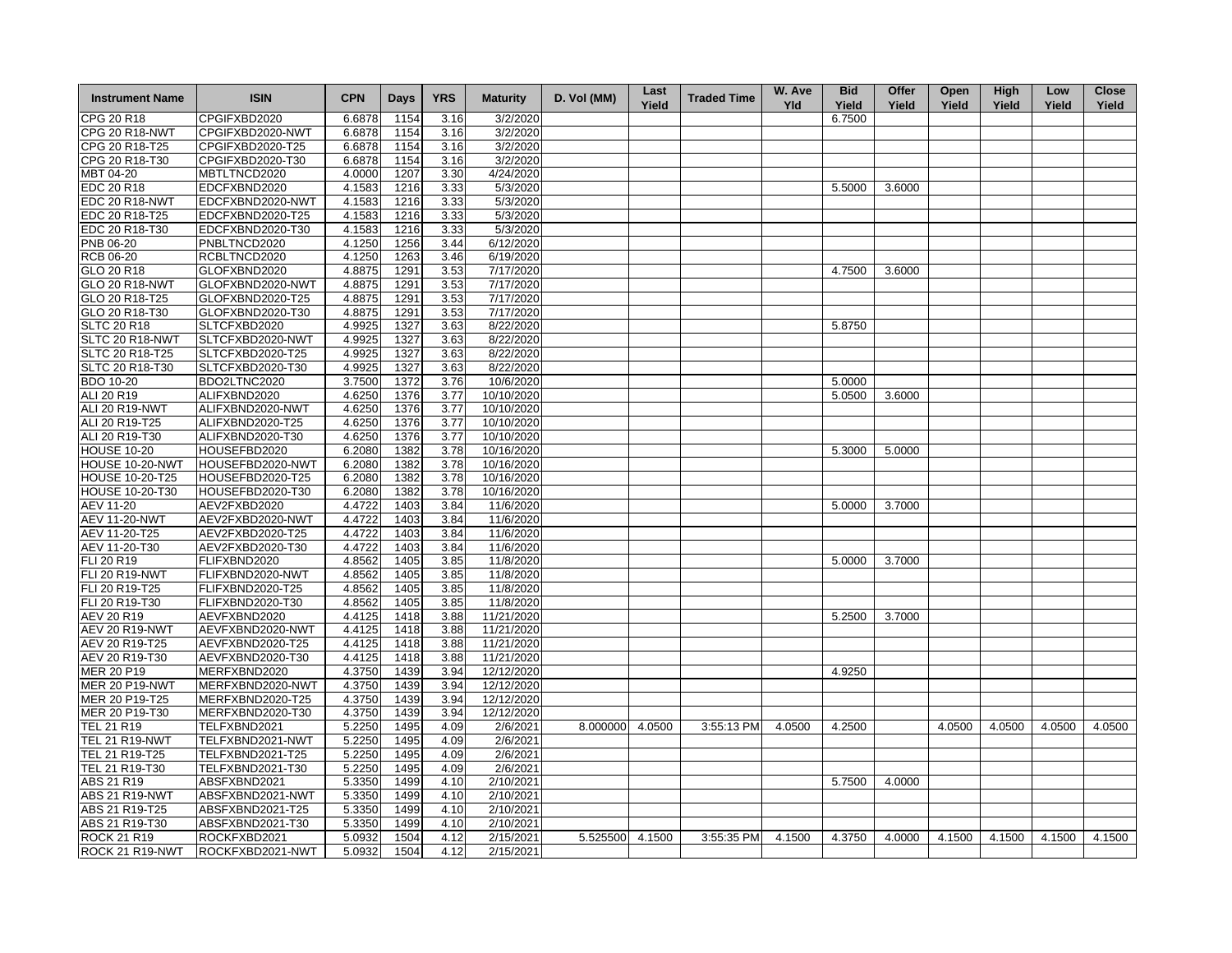| <b>Instrument Name</b>              | <b>ISIN</b>                          | <b>CPN</b>       | Days         | <b>YRS</b>   | <b>Maturity</b>        | D. Vol (MM)     | Last<br>Yield | <b>Traded Time</b> | W. Ave<br><b>Yld</b> | <b>Bid</b><br>Yield | Offer<br>Yield | Open<br>Yield | High<br>Yield | Low<br>Yield | <b>Close</b><br>Yield |
|-------------------------------------|--------------------------------------|------------------|--------------|--------------|------------------------|-----------------|---------------|--------------------|----------------------|---------------------|----------------|---------------|---------------|--------------|-----------------------|
| ROCK 21 R19-T25                     | ROCKFXBD2021-T25                     | 5.0932           | 1504         | 4.12         | 2/15/2021              |                 |               |                    |                      |                     |                |               |               |              |                       |
| ROCK 21 R19-T30                     | ROCKFXBD2021-T30                     | 5.0932           | 1504         | 4.12         | 2/15/2021              |                 |               |                    |                      |                     |                |               |               |              |                       |
| SMPH 02-21                          | SMPH2FBD2021                         | 4.5095           | 1514         | 4.15         | 2/25/2021              |                 |               |                    |                      | 4.4300              | 4.0000         |               |               |              |                       |
| <b>SMPH 02-21-NWT</b>               | SMPH2FBD2021-NWT                     | 4.5095           | 1514         | 4.15         | 2/25/2021              |                 |               |                    |                      |                     |                |               |               |              |                       |
| SMPH 02-21-T25                      | SMPH2FBD2021-T25                     | 4.5095           | 1514         | 4.15         | 2/25/2021              |                 |               |                    |                      |                     |                |               |               |              |                       |
| SMPH 02-21-T30                      | SMPH2FBD2021-T30                     | 4.5095           | 1514         | 4.15         | 2/25/2021              |                 |               |                    |                      |                     |                |               |               |              |                       |
| JGS 21 R19                          | JGSFXBND2021                         | 5.2442           | 1516         | 4.15         | 2/27/2021              | 5.000000 4.0500 |               | 3:55:45 PM         | 4.0500               | 4.2500              | 4.0000         | 4.0500        | 4.0500        | 4.0500       | 4.0500                |
| <b>JGS 21 R19-NWT</b>               | JGSFXBND2021-NWT                     | 5.2442           | 1516         | 4.15         | 2/27/2021              |                 |               |                    |                      |                     |                |               |               |              |                       |
| JGS 21 R19-T25                      | JGSFXBND2021-T25                     | 5.2442           | 1516         | 4.15         | 2/27/2021              |                 |               |                    |                      |                     |                |               |               |              |                       |
| JGS 21 R19-T30                      | JGSFXBND2021-T30                     | 5.2442           | 1516         | 4.15         | 2/27/2021              |                 |               |                    |                      |                     |                |               |               |              |                       |
| <b>SLI 21 R18</b>                   | SLIFXBND2021                         | 6.7150           | 1539         | 4.21         | 3/22/2021              |                 |               |                    |                      | 6.8750              |                |               |               |              |                       |
| <b>SLI 21 R18-NWT</b>               | SLIFXBND2021-NWT                     | 6.7150           | 1539         | 4.21         | 3/22/2021              |                 |               |                    |                      |                     |                |               |               |              |                       |
| SLI 21 R18-T25                      | SLIFXBND2021-T25                     | 6.7150           | 1539         | 4.21         | 3/22/2021              |                 |               |                    |                      |                     |                |               |               |              |                       |
| SLI 21 R18-T30                      | SLIFXBND2021-T30                     | 6.7150           | 1539         | 4.21         | 3/22/2021              |                 |               |                    |                      |                     |                |               |               |              |                       |
| <b>MNTC 21 R19</b>                  | MNTCFXBD2021                         | 5.0700           | 1548         | 4.24         | 3/31/2021              |                 |               |                    |                      | 5.0000              |                |               |               |              |                       |
| MNTC 21 R19-NWT                     | MNTCFXBD2021-NWT                     | 5.0700           | 1548         | 4.24         | 3/31/2021              |                 |               |                    |                      |                     |                |               |               |              |                       |
| MNTC 21 R19-T25                     | MNTCFXBD2021-T25                     | 5.0700           | 1548         | 4.24         | 3/31/2021              |                 |               |                    |                      |                     |                |               |               |              |                       |
| MNTC 21 R19-T30                     | MNTCFXBD2021-T30                     | 5.0700           | 1548         | 4.24         | 3/31/2021              |                 |               |                    |                      |                     |                |               |               |              |                       |
| SMB 21 R19                          | SMBFXBND2021                         | 5.5000           | 1550         | 4.24         | 4/2/2021               |                 |               |                    |                      | 4.1000              | 4.0000         |               |               |              |                       |
| <b>SMB 21 R19-NWT</b>               | SMBFXBND2021-NWT                     | 5.5000           | 1550         | 4.24         | 4/2/2021               |                 |               |                    |                      |                     |                |               |               |              |                       |
| SMB 21 R19-T25                      | SMBFXBND2021-T25                     | 5.5000           | 1550         | 4.24         | 4/2/2021               |                 |               |                    |                      |                     |                |               |               |              |                       |
| SMB 21 R19-T30                      | SMBFXBND2021-T30                     | 5.5000           | 1550         | 4.24         | 4/2/2021               |                 |               |                    |                      |                     |                |               |               |              |                       |
| LBP 04-21                           | LBPLTNCD2021                         | 3.7500           | 1557         | 4.26         | 4/9/2021               |                 |               |                    |                      |                     |                |               |               |              |                       |
| <b>VLL 21 R19</b>                   | VLLFXBND2021                         | 5.9437           | 1587         | 4.34         | 5/9/2021               |                 |               |                    |                      | 6.7500              |                |               |               |              |                       |
| VLL 21 R19-NWT                      | VLLFXBND2021-NWT                     | 5.9437           | 1587         | 4.34         | 5/9/2021               |                 |               |                    |                      |                     |                |               |               |              |                       |
| VLL 21 R19-T25                      | VLLFXBND2021-T25                     | 5.9437           | 1587         | 4.34         | 5/9/2021               |                 |               |                    |                      |                     |                |               |               |              |                       |
| <b>VLL 21 R19-T30</b>               | VLLFXBND2021-T30                     | 5.9437           | 1587         | 4.34         | 5/9/2021               |                 |               |                    |                      |                     |                |               |               |              |                       |
| AC 05-21                            | ACFXBOND2021                         | 6.8000           | 1590         | 4.35         | 5/12/2021              |                 |               |                    |                      | 5.5000              | 4.0000         |               |               |              |                       |
| AC 05-21-NWT                        | ACFXBOND2021-NWT                     | 6.8000           | 1590         | 4.35         | 5/12/2021              |                 |               |                    |                      |                     |                |               |               |              |                       |
| AC 05-21-T25                        | ACFXBOND2021-T25                     | 6.8000           | 1590         | 4.35         | 5/12/2021              |                 |               |                    |                      |                     |                |               |               |              |                       |
| AC 05-21-T30                        | ACFXBOND2021-T30                     | 6.8000           | 1590         | 4.35         | 5/12/2021              |                 |               |                    |                      |                     |                |               |               |              |                       |
| SM 21 R19                           | SMICFXBD2021                         | 5.2958           | 1597         | 4.37         | 5/19/2021              |                 |               |                    |                      | 3.8790              |                |               |               |              |                       |
| <b>SM 21 R19-NWT</b>                | SMICFXBD2021-NWT                     | 5.2958           | 1597         | 4.37         | 5/19/2021              |                 |               |                    |                      |                     |                |               |               |              |                       |
| SM 21 R19-T25                       | SMICFXBD2021-T25                     | 5.2958           | 1597         | 4.37         | 5/19/2021              |                 |               |                    |                      |                     |                |               |               |              |                       |
| SM 21 R19-T30                       | SMICFXBD2021-T30                     | 5.2958           | 1597         | 4.37         | 5/19/2021              |                 |               |                    |                      |                     |                |               |               |              |                       |
|                                     |                                      |                  |              |              |                        |                 |               |                    |                      |                     |                |               |               |              |                       |
| CHI 21 R19<br><b>CHI 21 R19-NWT</b> | CHIFXBND2021<br>CHIFXBND2021-NWT     | 5.3200           | 1615<br>1615 | 4.42<br>4.42 | 6/6/2021<br>6/6/2021   | 5.800000 4.7000 |               | 3:49:38 PM         | 4.7000               | 5.5000              |                | 4.7000        | 4.7000        | 4.7000       | 4.7000                |
| CHI 21 R19-T25                      | CHIFXBND2021-T25                     | 5.3200<br>5.3200 | 1615         | 4.42         | 6/6/2021               |                 |               |                    |                      |                     |                |               |               |              |                       |
| CHI 21 R19-T30                      | CHIFXBND2021-T30                     |                  | 1615         | 4.42         | 6/6/2021               |                 |               |                    |                      |                     |                |               |               |              |                       |
|                                     |                                      | 5.3200           |              |              |                        |                 |               |                    |                      |                     |                |               |               |              |                       |
| <b>SMCGP 21 R19</b>                 | SMCGPFBD2021                         | 4.3458           | 1650         | 4.52         | 7/11/2021              |                 |               |                    |                      | 4.9500              | 4.0000         |               |               |              |                       |
|                                     | SMCGP 21 R19-NWT SMCGPFBD2021-NWT    | 4.3458           | 1650         | 4.52         | 7/11/2021              |                 |               |                    |                      |                     |                |               |               |              |                       |
| SMCGP 21 R19-T25                    | SMCGPFBD2021-T25<br>SMCGPFBD2021-T30 | 4.3458           | 1650         | 4.52         | 7/11/2021<br>7/11/2021 |                 |               |                    |                      |                     |                |               |               |              |                       |
| SMCGP 21 R19-T30                    |                                      | 4.3458           | 1650         | 4.52         |                        |                 |               |                    |                      |                     |                |               |               |              |                       |
| GTCAP 21 R19                        | GTCFXBND2021                         | 5.1965           | 1677         | 4.59         | 8/7/2021               |                 |               |                    |                      | 5.5000              |                |               |               |              |                       |
|                                     | GTCAP 21 R19-NWT GTCFXBND2021-NWT    | 5.1965           | 1677         | 4.59         | 8/7/2021               |                 |               |                    |                      |                     |                |               |               |              |                       |
| GTCAP 21 R19-T25                    | GTCFXBND2021-T25                     | 5.1965           | 1677         | 4.59         | 8/7/2021               |                 |               |                    |                      |                     |                |               |               |              |                       |
| GTCAP 21 R19-T30                    | GTCFXBND2021-T30                     | 5.1965           | 1677         | 4.59         | 8/7/2021               |                 |               |                    |                      |                     |                |               |               |              |                       |
| <b>SMPH 21 R19</b>                  | SMPHFXBD2021                         | 5.2006           | 1702         | 4.66         | 9/1/2021               |                 |               |                    |                      | 5.5000              |                |               |               |              |                       |
| SMPH 21 R19-NWT                     | SMPHFXBD2021-NWT                     | 5.2006           | 1702         | 4.66         | 9/1/2021               |                 |               |                    |                      |                     |                |               |               |              |                       |
| SMPH 21 R19-T25                     | SMPHFXBD2021-T25                     | 5.2006           | 1702         | 4.66         | 9/1/2021               |                 |               |                    |                      |                     |                |               |               |              |                       |
| SMPH 21 R19-T30                     | SMPHFXBD2021-T30                     | 5.2006           | 1702         | 4.66         | 9/1/2021               |                 |               |                    |                      |                     |                |               |               |              |                       |
| CPG 21 R20                          | CPGIFXBD2021                         | 6.9758           | 1703         | 4.66         | 9/2/2021               |                 |               |                    |                      | 7.0000              |                |               |               |              |                       |
| <b>CPG 21 R20-NWT</b>               | CPGIFXBD2021-NWT                     | 6.9758           | 1703         | 4.66         | 9/2/2021               |                 |               |                    |                      |                     |                |               |               |              |                       |
| CPG 21 R20-T25                      | CPGIFXBD2021-T25                     | 6.9758           | 1703         | 4.66         | 9/2/2021               |                 |               |                    |                      |                     |                |               |               |              |                       |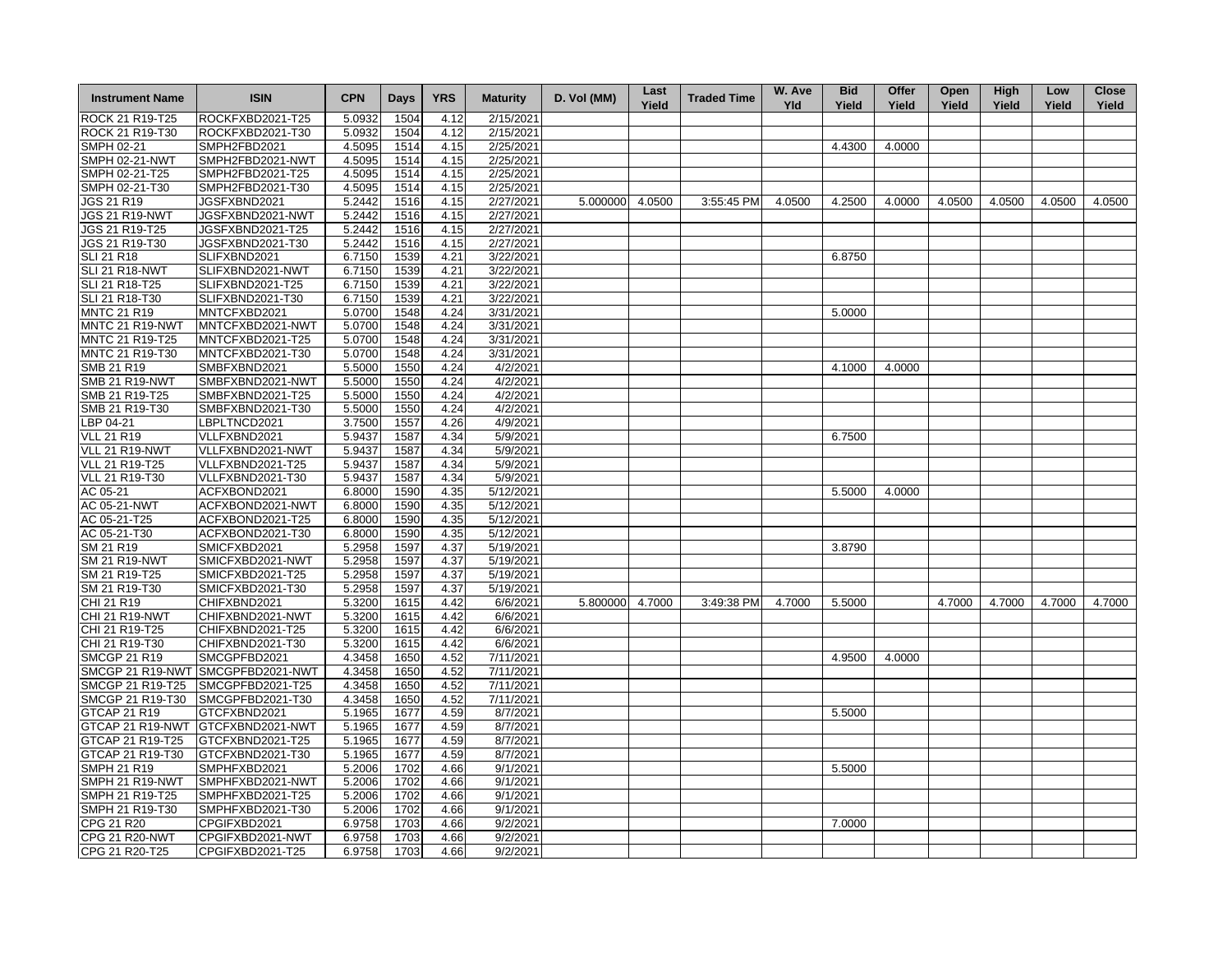| <b>Instrument Name</b>  | <b>ISIN</b>                          | <b>CPN</b> | <b>Days</b> | <b>YRS</b> | <b>Maturity</b> | D. Vol (MM)     | Last<br>Yield | <b>Traded Time</b> | W. Ave<br><b>Yld</b> | <b>Bid</b><br>Yield | Offer<br>Yield | Open<br>Yield | High<br>Yield | Low<br>Yield | <b>Close</b><br>Yield |
|-------------------------|--------------------------------------|------------|-------------|------------|-----------------|-----------------|---------------|--------------------|----------------------|---------------------|----------------|---------------|---------------|--------------|-----------------------|
| CPG 21 R20-T30          | CPGIFXBD2021-T30                     | 6.9758     | 1703        | 4.66       | 9/2/2021        |                 |               |                    |                      |                     |                |               |               |              |                       |
| AP 21 R19               | APCFXBND2021                         | 5.2050     | 1711        | 4.68       | 9/10/2021       |                 |               |                    |                      | 4.4000              |                |               |               |              |                       |
| AP 21 R19-NWT           | APCFXBND2021-NWT                     | 5.2050     | 1711        | 4.68       | 9/10/2021       |                 |               |                    |                      |                     |                |               |               |              |                       |
| AP 21 R19-T25           | APCFXBND2021-T25                     | 5.2050     | 1711        | 4.68       | 9/10/2021       |                 |               |                    |                      |                     |                |               |               |              |                       |
| AP 21 R19-T30           | APCFXBND2021-T30                     | 5.2050     | 1711        | 4.68       | 9/10/2021       |                 |               |                    |                      |                     |                |               |               |              |                       |
| <b>PCOR 21 R19</b>      | PCORFXBD2021                         | 4.0032     | 1758        | 4.81       | 10/27/2021      | 3.000000 4.0250 |               | 3:56:02 PM         | 4.0250               | 4.2250              | 4.0000         | 4.0250        | 4.0250        | 4.0250       | 4.0250                |
| PCOR 21 R19-NWT         | PCORFXBD2021-NWT                     | 4.0032     | 1758        | 4.81       | 10/27/2021      |                 |               |                    |                      |                     |                |               |               |              |                       |
| PCOR 21 R19-T25         | PCORFXBD2021-T25                     | 4.0032     | 1758        | 4.81       | 10/27/2021      |                 |               |                    |                      |                     |                |               |               |              |                       |
| PCOR 21 R19-T30         | PCORFXBD2021-T30                     | 4.0032     | 1758        | 4.81       | 10/27/2021      |                 |               |                    |                      |                     |                |               |               |              |                       |
| MBT 11-21               | MBTLTNCD2021                         | 4.2500     | 1783        | 4.88       | 11/21/2021      |                 |               |                    |                      |                     |                |               |               |              |                       |
| FLI 21 R20              | FLIFXBND2021                         | 5.4000     | 1796        | 4.92       | 12/4/2021       |                 |               |                    |                      | 5.7500              | 4.1000         |               |               |              |                       |
| <b>FLI 21 R20-NWT</b>   | FLIFXBND2021-NWT                     | 5.4000     | 1796        | 4.92       | 12/4/2021       |                 |               |                    |                      |                     |                |               |               |              |                       |
| FLI 21 R20-T25          | FLIFXBND2021-T25                     | 5.4000     | 1796        | 4.92       | 12/4/2021       |                 |               |                    |                      |                     |                |               |               |              |                       |
| FLI 21 R20-T30          | FLIFXBND2021-T30                     | 5.4000     | 1796        | 4.92       | 12/4/2021       |                 |               |                    |                      |                     |                |               |               |              |                       |
| RLC 02-22               | RLCFXBND2022                         | 4.8000     | 1877        | 5.14       | 2/23/2022       |                 |               |                    |                      | 5.5000              | 4.1000         |               |               |              |                       |
| <b>RLC 02-22-NWT</b>    | RLCFXBND2022-NWT                     | 4.8000     | 1877        | 5.14       | 2/23/2022       |                 |               |                    |                      |                     |                |               |               |              |                       |
|                         |                                      |            |             |            |                 |                 |               |                    |                      |                     |                |               |               |              |                       |
| RLC 02-22-T25           | RLCFXBND2022-T25<br>RLCFXBND2022-T30 | 4.8000     | 1877        | 5.14       | 2/23/2022       |                 |               |                    |                      |                     |                |               |               |              |                       |
| RLC 02-22-T30           |                                      | 4.8000     | 1877        | 5.14       | 2/23/2022       |                 |               |                    |                      |                     |                |               |               |              |                       |
| SMB 22 R19              | SMBFXBND2022                         | 6.6000     | 1915        | 5.24       | 4/2/2022        |                 |               |                    |                      | 4.5000              | 4.1000         |               |               |              |                       |
| SMB 22 R19-NWT          | SMBFXBND2022-NWT                     | 6.6000     | 1915        | 5.24       | 4/2/2022        |                 |               |                    |                      |                     |                |               |               |              |                       |
| SMB 22 R19-T25          | SMBFXBND2022-T25                     | 6.6000     | 1915        | 5.24       | 4/2/2022        |                 |               |                    |                      |                     |                |               |               |              |                       |
| SMB 22 R19-T30          | SMBFXBND2022-T30                     | 6.6000     | 1915        | 5.24       | 4/2/2022        |                 |               |                    |                      |                     |                |               |               |              |                       |
| ALI 22 R19              | ALIFXBND2022                         | 6.0000     | 1940        | 5.31       | 4/27/2022       |                 |               |                    |                      | 5.1250              | 4.1000         |               |               |              |                       |
| <b>ALI 22 R19-NWT</b>   | ALIFXBND2022-NWT                     | 6.0000     | 1940        | 5.31       | 4/27/2022       |                 |               |                    |                      |                     |                |               |               |              |                       |
| ALI 22 R19-T25          | ALIFXBND2022-T25                     | 6.0000     | 1940        | 5.31       | 4/27/2022       |                 |               |                    |                      |                     |                |               |               |              |                       |
| ALI 22 R19-T30          | ALIFXBND2022-T30                     | 6.0000     | 1940        | 5.31       | 4/27/2022       |                 |               |                    |                      |                     |                |               |               |              |                       |
| ALI 22 4.5              | ALI2FXBD2022                         | 4.5000     | 1942        | 5.32       | 4/29/2022       |                 |               |                    |                      | 4.2000              | 4.1000         |               |               |              |                       |
| ALI 22 4.5-NWT          | ALI2FXBD2022-NWT                     | 4.5000     | 1942        | 5.32       | 4/29/2022       |                 |               |                    |                      |                     |                |               |               |              |                       |
| ALI 22 4.5-T25          | ALI2FXBD2022-T25                     | 4.5000     | 1942        | 5.32       | 4/29/2022       |                 |               |                    |                      |                     |                |               |               |              |                       |
| ALI 22 4.5-T30          | ALI2FXBD2022-T30                     | 4.5000     | 1942        | 5.32       | 4/29/2022       |                 |               |                    |                      |                     |                |               |               |              |                       |
| CHIB 05-22              | CHIBLTNC2022                         | 3.2500     | 1961        | 5.37       | 5/18/2022       |                 |               |                    |                      |                     |                |               |               |              |                       |
| <b>SLTC 22 R20</b>      | SLTCFXBD2022                         | 5.5796     | 1965        | 5.38       | 5/22/2022       |                 |               |                    |                      | 6.1250              | 4.1000         |               |               |              |                       |
| SLTC 22 R20-NWT         | SLTCFXBD2022-NWT                     | 5.5796     | 1965        | 5.38       | 5/22/2022       |                 |               |                    |                      |                     |                |               |               |              |                       |
| SLTC 22 R20-T25         | SLTCFXBD2022-T25                     | 5.5796     | 1965        | 5.38       | 5/22/2022       |                 |               |                    |                      |                     |                |               |               |              |                       |
| SLTC 22 R20-T30         | SLTCFXBD2022-T30                     | 5.5796     | 1965        | 5.38       | 5/22/2022       |                 |               |                    |                      |                     |                |               |               |              |                       |
| PNB 06-22               | PNBLTNCD2022                         | 3.2500     | 1980        | 5.42       | 6/6/2022        |                 |               |                    |                      |                     |                |               |               |              |                       |
| <b>HOUSE 22 R20</b>     | HOUSEFBD2022                         | 6.1310     | 2020        | 5.53       | 7/16/2022       |                 |               |                    |                      | 6.5000              |                |               |               |              |                       |
|                         | HOUSE 22 R20-NWT HOUSEFBD2022-NWT    | 6.1310     | 2020        | 5.53       | 7/16/2022       |                 |               |                    |                      |                     |                |               |               |              |                       |
| <b>HOUSE 22 R20-T25</b> | HOUSEFBD2022-T25                     | 6.1310     | 2020        | 5.53       | 7/16/2022       |                 |               |                    |                      |                     |                |               |               |              |                       |
| <b>HOUSE 22 R20-T30</b> | HOUSEFBD2022-T30                     | 6.1310     | 2020        | 5.53       | 7/16/2022       |                 |               |                    |                      |                     |                |               |               |              |                       |
| SM 22 R19               | SMICFXBD2022                         | 6.9442     | 2020        | 5.53       | 7/16/2022       |                 |               |                    |                      | 4.5000              | 4.1000         |               |               |              |                       |
| <b>SM 22 R19-NWT</b>    | SMICFXBD2022-NWT                     | 6.9442     | 2020        | 5.53       | 7/16/2022       |                 |               |                    |                      |                     |                |               |               |              |                       |
| SM 22 R19-T25           | SMICFXBD2022-T25                     | 6.9442     | 2020        | 5.53       | 7/16/2022       |                 |               |                    |                      |                     |                |               |               |              |                       |
| SM 22 R19-T30           | SMICFXBD2022-T30                     | 6.9442     | 2020        | 5.53       | 7/16/2022       |                 |               |                    |                      |                     |                |               |               |              |                       |
| <b>AEV 22 R20</b>       | AEVFXBND2022                         | 5.0056     | 2041        | 5.59       | 8/6/2022        |                 |               |                    |                      | 4.4250              |                |               |               |              |                       |
| <b>AEV 22 R20-NWT</b>   | AEVFXBND2022-NWT                     | 5.0056     | 2041        | 5.59       | 8/6/2022        |                 |               |                    |                      |                     |                |               |               |              |                       |
| AEV 22 R20-T25          | AEVFXBND2022-T25                     | 5.0056     | 2041        | 5.59       | 8/6/2022        |                 |               |                    |                      |                     |                |               |               |              |                       |
| AEV 22 R20-T30          | AEVFXBND2022-T30                     | 5.0056     | 2041        | 5.59       | 8/6/2022        |                 |               |                    |                      |                     |                |               |               |              |                       |
| <b>FLI 22 R20</b>       | FLIFXBND2022                         | 5.3567     | 2055        | 5.63       | 8/20/2022       | 5.000000 4.3250 |               | 3:56:38 PM         | 4.3250               | 4.5250              |                | 4.3250        | 4.3250        | 4.3250       | 4.3250                |
| <b>FLI 22 R20-NWT</b>   | FLIFXBND2022-NWT                     | 5.3567     | 2055        | 5.63       | 8/20/2022       |                 |               |                    |                      |                     |                |               |               |              |                       |
| FLI 22 R20-T25          | FLIFXBND2022-T25                     | 5.3567     | 2055        | 5.63       | 8/20/2022       |                 |               |                    |                      |                     |                |               |               |              |                       |
| FLI 22 R20-T30          | FLIFXBND2022-T30                     | 5.3567     | 2055        | 5.63       | 8/20/2022       |                 |               |                    |                      |                     |                |               |               |              |                       |
|                         |                                      |            |             |            |                 |                 |               |                    |                      |                     |                |               |               |              |                       |
| <b>GTCAP 23 R20</b>     | GTCFXBND2023                         | 5.0937     | 2246        | 6.15       | 2/27/2023       |                 |               |                    |                      | 6.0000              |                |               |               |              |                       |
|                         | GTCAP 23 R20-NWT GTCFXBND2023-NWT    | 5.0937     | 2246        | 6.15       | 2/27/2023       |                 |               |                    |                      |                     |                |               |               |              |                       |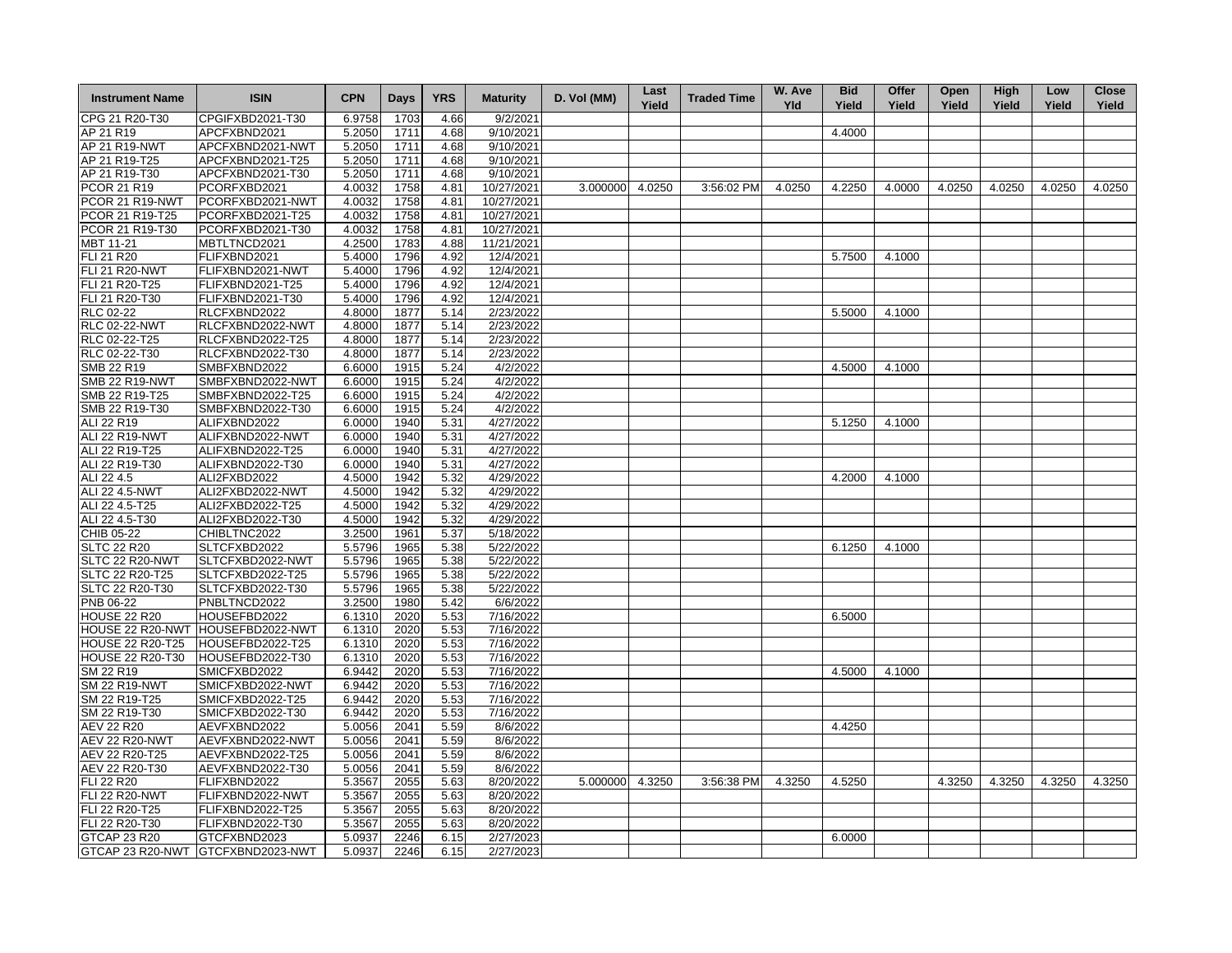| <b>Instrument Name</b> | <b>ISIN</b>                       | <b>CPN</b> | <b>Days</b> | <b>YRS</b> | <b>Maturity</b> | D. Vol (MM)     | Last<br>Yield | <b>Traded Time</b> | W. Ave<br><b>Yld</b> | <b>Bid</b><br>Yield | Offer<br>Yield | Open<br>Yield | High<br>Yield | Low<br>Yield | <b>Close</b><br>Yield |
|------------------------|-----------------------------------|------------|-------------|------------|-----------------|-----------------|---------------|--------------------|----------------------|---------------------|----------------|---------------|---------------|--------------|-----------------------|
| GTCAP 23 R20-T25       | GTCFXBND2023-T25                  | 5.0937     | 2246        | 6.15       | 2/27/2023       |                 |               |                    |                      |                     |                |               |               |              |                       |
| GTCAP 23 R20-T30       | GTCFXBND2023-T30                  | 5.0937     | 2246        | 6.15       | 2/27/2023       |                 |               |                    |                      |                     |                |               |               |              |                       |
| EDC 23 R19             | EDCFXBND2023                      | 4.7312     | 2311        | 6.33       | 5/3/2023        |                 |               |                    |                      | 4.1500              |                |               |               |              |                       |
| <b>EDC 23 R19-NWT</b>  | EDCFXBND2023-NWT                  | 4.7312     | 2311        | 6.33       | 5/3/2023        |                 |               |                    |                      |                     |                |               |               |              |                       |
| EDC 23 R19-T25         | EDCFXBND2023-T25                  | 4.7312     | 2311        | 6.33       | 5/3/2023        |                 |               |                    |                      |                     |                |               |               |              |                       |
| EDC 23 R19-T30         | EDCFXBND2023-T30                  | 4.7312     | 2311        | 6.33       | 5/3/2023        |                 |               |                    |                      |                     |                |               |               |              |                       |
| AC 23 R22              | ACFXBOND2023                      | 3.9200     | 2376        | 6.51       | 7/7/2023        |                 |               |                    |                      | 4.3000              |                |               |               |              |                       |
| <b>AC 23 R22-NWT</b>   | ACFXBOND2023-NWT                  | 3.9200     | 2376        | 6.51       | 7/7/2023        |                 |               |                    |                      |                     |                |               |               |              |                       |
| AC 23 R22-T25          | ACFXBOND2023-T25                  | 3.9200     | 2376        | 6.51       | 7/7/2023        |                 |               |                    |                      |                     |                |               |               |              |                       |
| AC 23 R22-T30          | ACFXBOND2023-T30                  | 3.9200     | 2376        | 6.51       | 7/7/2023        |                 |               |                    |                      |                     |                |               |               |              |                       |
| <b>SMCGP 23 R21</b>    | SMCGPFBD2023                      | 4.7575     | 2380        | 6.52       | 7/11/2023       |                 |               |                    |                      | 5.2500              |                |               |               |              |                       |
|                        | SMCGP 23 R21-NWT SMCGPFBD2023-NWT | 4.7575     | 2380        | 6.52       | 7/11/2023       |                 |               |                    |                      |                     |                |               |               |              |                       |
| SMCGP 23 R21-T25       | SMCGPFBD2023-T25                  | 4.7575     | 2380        | 6.52       | 7/11/2023       |                 |               |                    |                      |                     |                |               |               |              |                       |
| SMCGP 23 R21-T30       | SMCGPFBD2023-T30                  | 4.7575     | 2380        | 6.52       | 7/11/2023       |                 |               |                    |                      |                     |                |               |               |              |                       |
| GLO 23 R20             | GLOFXBND2023                      | 5.2792     | 2386        | 6.53       | 7/17/2023       | 9.000000 4.3000 |               | 3:56:44 PM         | 4.3000               | 4.5500              |                | 4.3000        | 4.3000        | 4.3000       | 4.3000                |
| GLO 23 R20-NWT         | GLOFXBND2023-NWT                  | 5.2792     | 2386        | 6.53       | 7/17/2023       |                 |               |                    |                      |                     |                |               |               |              |                       |
| GLO 23 R20-T25         | GLOFXBND2023-T25                  | 5.2792     | 2386        | 6.53       | 7/17/2023       |                 |               |                    |                      |                     |                |               |               |              |                       |
| GLO 23 R20-T30         | GLOFXBND2023-T30                  | 5.2792     | 2386        | 6.53       | 7/17/2023       |                 |               |                    |                      |                     |                |               |               |              |                       |
| MBT 09-23              | MBTLTNCD2023                      | 3.5000     | 2450        | 6.71       | 9/19/2023       |                 |               |                    |                      |                     |                |               |               |              |                       |
| ALI 23 R22             | ALIFXBND2023                      | 3.8915     | 2468        | 6.76       | 10/7/2023       |                 |               |                    |                      | 5.2500              |                |               |               |              |                       |
| <b>ALI 23 R22-NWT</b>  | ALIFXBND2023-NWT                  | 3.8915     | 2468        | 6.76       | 10/7/2023       |                 |               |                    |                      |                     |                |               |               |              |                       |
| ALI 23 R22-T25         | ALIFXBND2023-T25                  | 3.8915     | 2468        | 6.76       | 10/7/2023       |                 |               |                    |                      |                     |                |               |               |              |                       |
| ALI 23 R22-T30         | ALIFXBND2023-T30                  | 3.8915     | 2468        | 6.76       | 10/7/2023       |                 |               |                    |                      |                     |                |               |               |              |                       |
| PCOR 23 R21            | PCORFXBD2023                      | 4.5219     | 2488        | 6.81       | 10/27/2023      |                 |               |                    |                      | 5.6250              |                |               |               |              |                       |
| PCOR 23 R21-NWT        | PCORFXBD2023-NWT                  | 4.5219     | 2488        | 6.81       | 10/27/2023      |                 |               |                    |                      |                     |                |               |               |              |                       |
| PCOR 23 R21-T25        | PCORFXBD2023-T25                  | 4.5219     | 2488        | 6.81       | 10/27/2023      |                 |               |                    |                      |                     |                |               |               |              |                       |
| PCOR 23 R21-T30        | PCORFXBD2023-T30                  | 4.5219     | 2488        | 6.81       | 10/27/2023      |                 |               |                    |                      |                     |                |               |               |              |                       |
| FLI 23 R20             | FLIFXBND2023                      | 5.4333     | 2500        | 6.84       | 11/8/2023       |                 |               |                    |                      | 5.5000              |                |               |               |              |                       |
| <b>FLI 23 R20-NWT</b>  | FLIFXBND2023-NWT                  | 5.4333     | 2500        | 6.84       | 11/8/2023       |                 |               |                    |                      |                     |                |               |               |              |                       |
| FLI 23 R20-T25         | FLIFXBND2023-T25                  | 5.4333     | 2500        | 6.84       | 11/8/2023       |                 |               |                    |                      |                     |                |               |               |              |                       |
| FLI 23 R20-T30         | FLIFXBND2023-T30                  | 5.4333     | 2500        | 6.84       | 11/8/2023       |                 |               |                    |                      |                     |                |               |               |              |                       |
| AEV 23 R20             | AEVFXBND2023                      | 4.6188     | 2513        | 6.88       | 11/21/2023      |                 |               |                    |                      | 5.2500              |                |               |               |              |                       |
| <b>AEV 23 R20-NWT</b>  | AEVFXBND2023-NWT                  | 4.6188     | 2513        | 6.88       | 11/21/2023      |                 |               |                    |                      |                     |                |               |               |              |                       |
| AEV 23 R20-T25         | AEVFXBND2023-T25                  | 4.6188     | 2513        | 6.88       | 11/21/2023      |                 |               |                    |                      |                     |                |               |               |              |                       |
| AEV 23 R20-T30         | AEVFXBND2023-T30                  | 4.6188     | 2513        | 6.88       | 11/21/2023      |                 |               |                    |                      |                     |                |               |               |              |                       |
| SM 23 R21              | SMICFXBD2023                      | 5.1590     | 2531        | 6.93       | 12/9/2023       |                 |               |                    |                      | 5.0000              |                |               |               |              |                       |
| <b>SM 23 R21-NWT</b>   | SMICFXBD2023-NWT                  | 5.1590     | 2531        | 6.93       | 12/9/2023       |                 |               |                    |                      |                     |                |               |               |              |                       |
| SM 23 R21-T25          | SMICFXBD2023-T25                  | 5.1590     | 2531        | 6.93       | 12/9/2023       |                 |               |                    |                      |                     |                |               |               |              |                       |
| SM 23 R21-T30          | SMICFXBD2023-T30                  | 5.1590     | 2531        | 6.93       | 12/9/2023       |                 |               |                    |                      |                     |                |               |               |              |                       |
| FDC 24 R21             | FDCFXBND2024                      | 6.1458     | 2577        | 7.06       | 1/24/2024       |                 |               |                    |                      | 4.4750              |                |               |               |              |                       |
| FDC 24 R21-NWT         | FDCFXBND2024-NWT                  | 6.1458     | 2577        | 7.06       | 1/24/2024       |                 |               |                    |                      |                     |                |               |               |              |                       |
| FDC 24 R21-T25         | FDCFXBND2024-T25                  | 6.1458     | 2577        | 7.06       | 1/24/2024       |                 |               |                    |                      |                     |                |               |               |              |                       |
| FDC 24 R21-T30         | FDCFXBND2024-T30                  | 6.1458     | 2577        | 7.06       | 1/24/2024       |                 |               |                    |                      |                     |                |               |               |              |                       |
| ALI 24 R20             | ALIFXBND2024                      | 5.0000     | 2583        | 7.07       | 1/30/2024       |                 |               |                    |                      | 4.6000              | 4.2000         |               |               |              |                       |
| <b>ALI 24 R20-NWT</b>  | ALIFXBND2024-NWT                  | 5.0000     | 2583        | 7.07       | 1/30/2024       |                 |               |                    |                      |                     |                |               |               |              |                       |
| ALI 24 R20-T25         | ALIFXBND2024-T25                  | 5.0000     | 2583        | 7.07       | 1/30/2024       |                 |               |                    |                      |                     |                |               |               |              |                       |
| ALI 24 R20-T30         | ALIFXBND2024-T30                  | 5.0000     | 2583        | 7.07       | 1/30/2024       |                 |               |                    |                      |                     |                |               |               |              |                       |
| <b>TEL 24 R21</b>      | TELFXBND2024                      | 5.2813     | 2590        | 7.09       | 2/6/2024        |                 |               |                    |                      | 5.0500              |                |               |               |              |                       |
| TEL 24 R21-NWT         | TELFXBND2024-NWT                  | 5.2813     | 2590        | 7.09       | 2/6/2024        |                 |               |                    |                      |                     |                |               |               |              |                       |
| TEL 24 R21-T25         | TELFXBND2024-T25                  | 5.2813     | 2590        | 7.09       | 2/6/2024        |                 |               |                    |                      |                     |                |               |               |              |                       |
| TEL 24 R21-T30         | TELFXBND2024-T30                  | 5.2813     | 2590        | 7.09       | 2/6/2024        |                 |               |                    |                      |                     |                |               |               |              |                       |
| <b>JGS 24 R20</b>      | JGSFXBND2024                      | 5.3000     | 2611        | 7.15       | 2/27/2024       |                 |               |                    |                      | 5.5000              |                |               |               |              |                       |
| <b>JGS 24 R20-NWT</b>  | JGSFXBND2024-NWT                  | 5.3000     | 2611        | 7.15       | 2/27/2024       |                 |               |                    |                      |                     |                |               |               |              |                       |
| JGS 24 R20-T25         | JGSFXBND2024-T25                  | 5.3000     | 2611        | 7.15       | 2/27/2024       |                 |               |                    |                      |                     |                |               |               |              |                       |
|                        |                                   |            |             |            |                 |                 |               |                    |                      |                     |                |               |               |              |                       |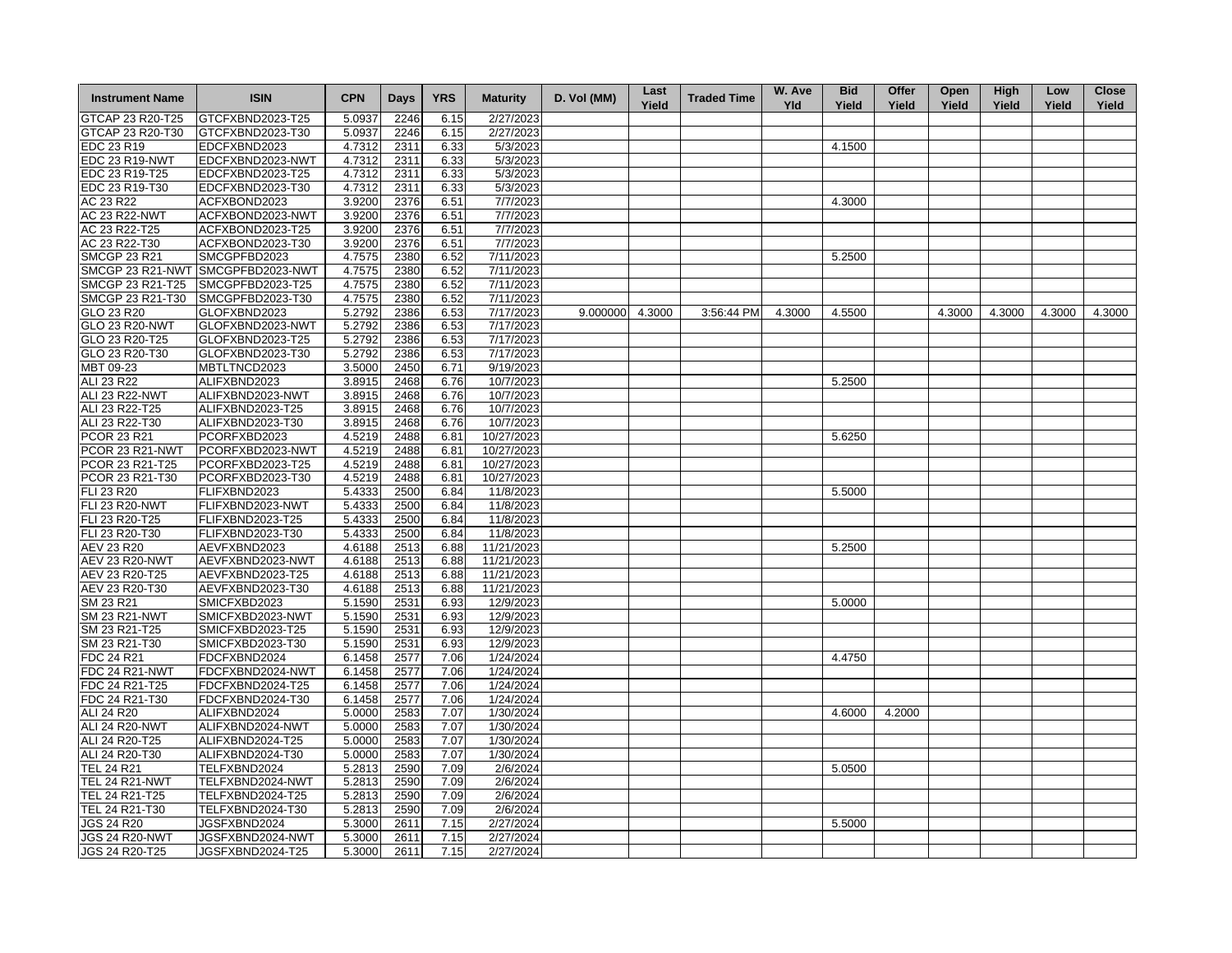| <b>Instrument Name</b>                  | <b>ISIN</b>                       | <b>CPN</b>       | <b>Days</b>  | <b>YRS</b>   | <b>Maturity</b>      | D. Vol (MM) | Last<br>Yield | <b>Traded Time</b> | W. Ave<br><b>Yld</b> | <b>Bid</b><br>Yield | Offer<br>Yield | Open<br>Yield | <b>High</b><br>Yield | Low<br>Yield | <b>Close</b><br>Yield |
|-----------------------------------------|-----------------------------------|------------------|--------------|--------------|----------------------|-------------|---------------|--------------------|----------------------|---------------------|----------------|---------------|----------------------|--------------|-----------------------|
| JGS 24 R20-T30                          | JGSFXBND2024-T30                  | 5.3000           | 2611         | 7.15         | 2/27/2024            |             |               |                    |                      |                     |                |               |                      |              |                       |
| <b>MNTC 24 R21</b>                      | MNTCFXBD2024                      | 5.5000           | 2644         | 7.24         | 3/31/2024            |             |               |                    |                      | 5.4000              |                |               |                      |              |                       |
| MNTC 24 R21-NWT                         | MNTCFXBD2024-NWT                  | 5.5000           | 2644         | 7.24         | 3/31/2024            |             |               |                    |                      |                     |                |               |                      |              |                       |
| MNTC 24 R21-T25                         | MNTCFXBD2024-T25                  | 5.5000           | 2644         | 7.24         | 3/31/2024            |             |               |                    |                      |                     |                |               |                      |              |                       |
| MNTC 24 R21-T30                         | MNTCFXBD2024-T30                  | 5.5000           | 2644         | 7.24         | 3/31/2024            |             |               |                    |                      |                     |                |               |                      |              |                       |
| <b>SMB 24 R21</b>                       | SMBFXBND2024                      | 6.0000           | 2646         | 7.24         | 4/2/2024             |             |               |                    |                      | 4.3250              | 4.2000         |               |                      |              |                       |
| <b>SMB 24 R21-NWT</b>                   | SMBFXBND2024-NWT                  | 6.0000           | 2646         | 7.24         | 4/2/2024             |             |               |                    |                      |                     |                |               |                      |              |                       |
| SMB 24 R21-T25                          | SMBFXBND2024-T25                  | 6.0000           | 2646         | 7.24         | 4/2/2024             |             |               |                    |                      |                     |                |               |                      |              |                       |
| SMB 24 R21-T30                          | SMBFXBND2024-T30                  | 6.0000           | 2646         | 7.24         | 4/2/2024             |             |               |                    |                      |                     |                |               |                      |              |                       |
| SM 24 R21                               | SMICFXBD2024                      | 5.6125           | 2693         | 7.37         | 5/19/2024            |             |               |                    |                      | 5.2000              |                |               |                      |              |                       |
| <b>SM 24 R21-NWT</b>                    | SMICFXBD2024-NWT                  | 5.6125           | 2693         | 7.37         | 5/19/2024            |             |               |                    |                      |                     |                |               |                      |              |                       |
| SM 24 R21-T25                           | SMICFXBD2024-T25                  | 5.6125           | 2693         | 7.37         | 5/19/2024            |             |               |                    |                      |                     |                |               |                      |              |                       |
| SM 24 R21-T30                           | SMICFXBD2024-T30                  | 5.6125           | 2693         | 7.37         | 5/19/2024            |             |               |                    |                      |                     |                |               |                      |              |                       |
|                                         |                                   |                  |              |              |                      |             |               |                    |                      |                     |                |               |                      |              |                       |
| <b>GTCAP 24 R21</b><br>GTCAP 24 R21-NWT | GTCFXBND2024<br>GTCFXBND2024-NWT  | 5.6250<br>5.6250 | 2773<br>2773 | 7.59<br>7.59 | 8/7/2024<br>8/7/2024 |             |               |                    |                      | 5.0450              |                |               |                      |              |                       |
|                                         |                                   |                  |              |              |                      |             |               |                    |                      |                     |                |               |                      |              |                       |
| GTCAP 24 R21-T25                        | GTCFXBND2024-T25                  | 5.6250           | 2773         | 7.59         | 8/7/2024             |             |               |                    |                      |                     |                |               |                      |              |                       |
| GTCAP 24 R21-T30                        | GTCFXBND2024-T30                  | 5.6250           | 2773         | 7.59         | 8/7/2024             |             |               |                    |                      |                     |                |               |                      |              |                       |
| <b>SMPH 24 R21</b>                      | SMPHFXBD2024                      | 5.7417           | 2798         | 7.66         | 9/1/2024             |             |               |                    |                      | 5.7500              |                |               |                      |              |                       |
| SMPH 24 R21-NWT                         | SMPHFXBD2024-NWT                  | 5.7417           | 2798         | 7.66         | 9/1/2024             |             |               |                    |                      |                     |                |               |                      |              |                       |
| SMPH 24 R21-T25                         | SMPHFXBD2024-T25                  | 5.7417           | 2798         | 7.66         | 9/1/2024             |             |               |                    |                      |                     |                |               |                      |              |                       |
| SMPH 24 R21-T30                         | SMPHFXBD2024-T30                  | 5.7417           | 2798         | 7.66         | 9/1/2024             |             |               |                    |                      |                     |                |               |                      |              |                       |
| FLI 24 R21                              | FLIFXBND2024                      | 5.6389           | 2892         | 7.92         | 12/4/2024            |             |               |                    |                      | 5.5000              |                |               |                      |              |                       |
| <b>FLI 24 R21-NWT</b>                   | FLIFXBND2024-NWT                  | 5.6389           | 2892         | 7.92         | 12/4/2024            |             |               |                    |                      |                     |                |               |                      |              |                       |
| FLI 24 R21-T25                          | FLIFXBND2024-T25                  | 5.6389           | 2892         | 7.92         | 12/4/2024            |             |               |                    |                      |                     |                |               |                      |              |                       |
| FLI 24 R21-T30                          | FLIFXBND2024-T30                  | 5.6389           | 2892         | 7.92         | 12/4/2024            |             |               |                    |                      |                     |                |               |                      |              |                       |
| RLC 02-25                               | RLCFXBND2025                      | 4.9344           | 2973         | 8.14         | 2/23/2025            |             |               |                    |                      | 5.8000              |                |               |                      |              |                       |
| <b>RLC 02-25-NWT</b>                    | RLCFXBND2025-NWT                  | 4.9344           | 2973         | 8.14         | 2/23/2025            |             |               |                    |                      |                     |                |               |                      |              |                       |
| RLC 02-25-T25                           | RLCFXBND2025-T25                  | 4.9344           | 2973         | 8.14         | 2/23/2025            |             |               |                    |                      |                     |                |               |                      |              |                       |
| RLC 02-25-T30                           | RLCFXBND2025-T30                  | 4.9344           | 2973         | 8.14         | 2/23/2025            |             |               |                    |                      |                     |                |               |                      |              |                       |
| ALI 25 R21                              | ALIFXBND2025                      | 5.6250           | 3034         | 8.31         | 4/25/2025            |             |               |                    |                      | 4.8000              |                |               |                      |              |                       |
| <b>ALI 25 R21-NWT</b>                   | ALIFXBND2025-NWT                  | 5.6250           | 3034         | 8.31         | 4/25/2025            |             |               |                    |                      |                     |                |               |                      |              |                       |
| ALI 25 R21-T25                          | ALIFXBND2025-T25                  | 5.6250           | 3034         | 8.31         | 4/25/2025            |             |               |                    |                      |                     |                |               |                      |              |                       |
| ALI 25 R21-T30                          | ALIFXBND2025-T30                  | 5.6250           | 3034         | 8.31         | 4/25/2025            |             |               |                    |                      |                     |                |               |                      |              |                       |
| <b>SLTC 25 R22</b>                      | SLTCFXBD2025                      | 6.4872           | 3061         | 8.38         | 5/22/2025            |             |               |                    |                      | 7.0000              |                |               |                      |              |                       |
| SLTC 25 R22-NWT                         | SLTCFXBD2025-NWT                  | 6.4872           | 3061         | 8.38         | 5/22/2025            |             |               |                    |                      |                     |                |               |                      |              |                       |
| SLTC 25 R22-T25                         | SLTCFXBD2025-T25                  | 6.4872           | 3061         | 8.38         | 5/22/2025            |             |               |                    |                      |                     |                |               |                      |              |                       |
| SLTC 25 R22-T30                         | SLTCFXBD2025-T30                  | 6.4872           | 3061         | 8.38         | 5/22/2025            |             |               |                    |                      |                     |                |               |                      |              |                       |
| <b>HOUSE 25 R22</b>                     | HOUSEFBD2025                      | 6.8666           | 3116         | 8.53         | 7/16/2025            |             |               |                    |                      | 7.0000              |                |               |                      |              |                       |
|                                         | HOUSE 25 R22-NWT HOUSEFBD2025-NWT | 6.8666           | 3116         | 8.53         | 7/16/2025            |             |               |                    |                      |                     |                |               |                      |              |                       |
| <b>HOUSE 25 R22-T25</b>                 | HOUSEFBD2025-T25                  | 6.8666           | 3116         | 8.53         | 7/16/2025            |             |               |                    |                      |                     |                |               |                      |              |                       |
| <b>HOUSE 25 R22-T30</b>                 | HOUSEFBD2025-T30                  | 6.8666           | 3116         | 8.53         | 7/16/2025            |             |               |                    |                      |                     |                |               |                      |              |                       |
| <b>FLI 25 R22</b>                       | FLIFXBND2025                      | 5.7139           | 3151         | 8.63         | 8/20/2025            |             |               |                    |                      | 5.5000              |                |               |                      |              |                       |
| <b>FLI 25 R22-NWT</b>                   | FLIFXBND2025-NWT                  | 5.7139           | 3151         | 8.63         | 8/20/2025            |             |               |                    |                      |                     |                |               |                      |              |                       |
|                                         |                                   | 5.7139           |              |              |                      |             |               |                    |                      |                     |                |               |                      |              |                       |
| FLI 25 R22-T25                          | FLIFXBND2025-T25                  |                  | 3151         | 8.63         | 8/20/2025            |             |               |                    |                      |                     |                |               |                      |              |                       |
| FLI 25 R22-T30                          | FLIFXBND2025-T30                  | 5.7139           | 3151         | 8.63         | 8/20/2025            |             |               |                    |                      |                     |                |               |                      |              |                       |
| ALI 25 R22                              | ALI2FXBD2025                      | 4.7500           | 3217         | 8.81         | 10/25/2025           |             |               |                    |                      | 4.7000              |                |               |                      |              |                       |
| <b>ALI 25 R22-NWT</b>                   | ALI2FXBD2025-NWT                  | 4.7500           | 3217         | 8.81         | 10/25/2025           |             |               |                    |                      |                     |                |               |                      |              |                       |
| ALI 25 R22-T25                          | ALI2FXBD2025-T25                  | 4.7500           | 3217         | 8.81         | 10/25/2025           |             |               |                    |                      |                     |                |               |                      |              |                       |
| ALI 25 R22-T30                          | ALI2FXBD2025-T30                  | 4.7500           | 3217         | 8.81         | 10/25/2025           |             |               |                    |                      |                     |                |               |                      |              |                       |
| <b>SMPH 25 R23</b>                      | SMPHFXBD2025                      | 4.7990           | 3248         | 8.89         | 11/25/2025           |             |               |                    |                      | 4.4000              |                |               |                      |              |                       |
| SMPH 25 R23-NWT                         | SMPHFXBD2025-NWT                  | 4.7990           | 3248         | 8.89         | 11/25/2025           |             |               |                    |                      |                     |                |               |                      |              |                       |
| SMPH 25 R23-T25                         | SMPHFXBD2025-T25                  | 4.7990           | 3248         | 8.89         | 11/25/2025           |             |               |                    |                      |                     |                |               |                      |              |                       |
| SMPH 25 R23-T30                         | SMPHFXBD2025-T30                  | 4.7990           | 3248         | 8.89         | 11/25/2025           |             |               |                    |                      |                     |                |               |                      |              |                       |
| MER 25 R20                              | MERFXBND2025                      | 4.8750           | 3265         | 8.94         | 12/12/2025           |             |               |                    |                      | 5.5000              |                |               |                      |              |                       |